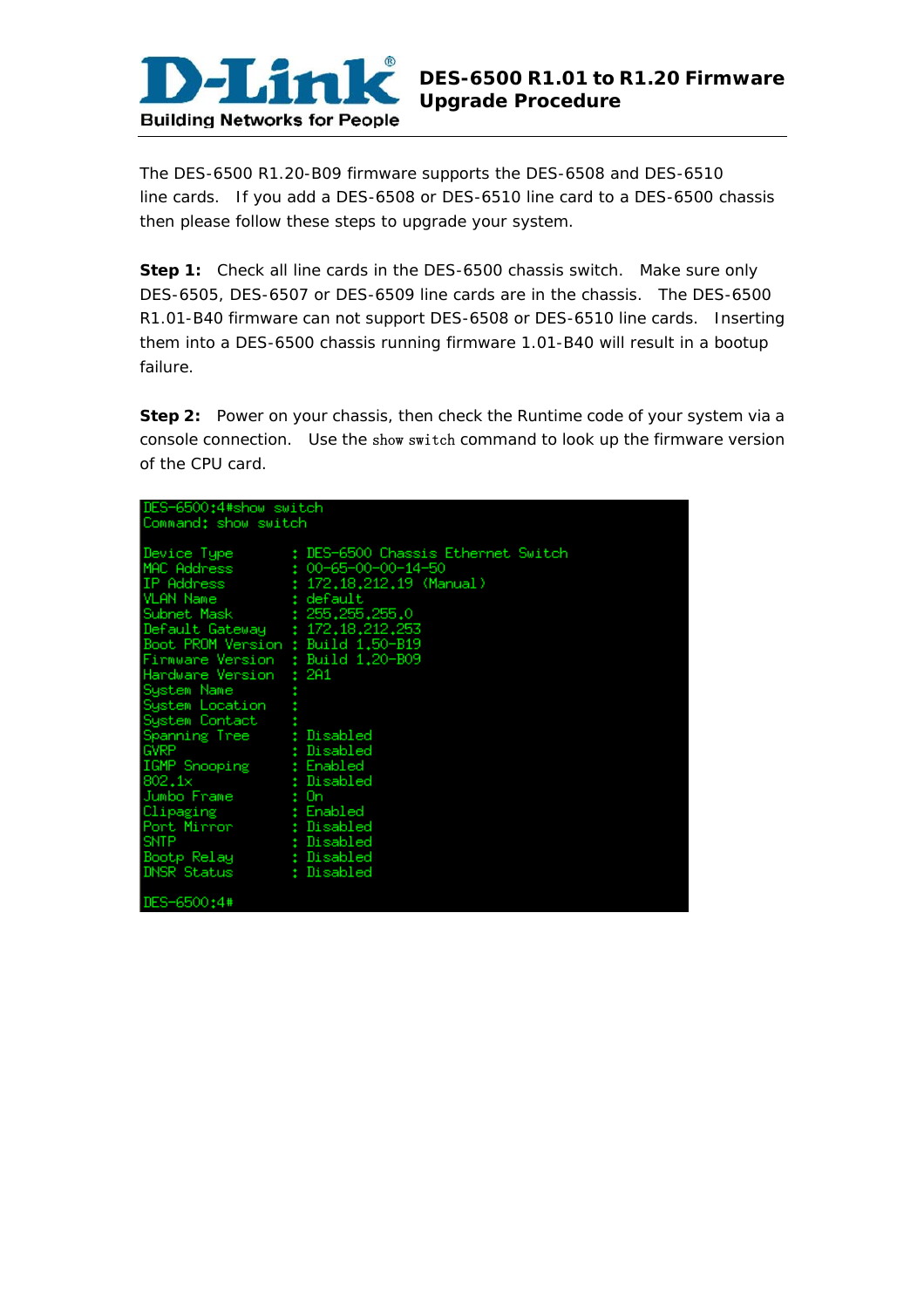

Use the show stack information command to look up the firmware version of all line cards in the DES-6500 chassis.

| Box<br>ΙD<br>Tupe                      |                   | Prio- Prom           | Runtime<br>Exist rity version version | H/W<br>version   |
|----------------------------------------|-------------------|----------------------|---------------------------------------|------------------|
| 1 DES-6507                             | exist             | 16 1.50-B19 1.20-B09 |                                       | 1A1              |
| 2 DES-6509<br>3 DES-6509<br>4 DES-6507 | exist<br>no<br>no | 16 1.50-B19 1.20-B09 |                                       | 1 <sub>H</sub> 1 |
| 5 DES-6509<br>6 DES-6509<br>7 DES-6509 | exist<br>no<br>no | 16 1.50-B19 1.20-B09 |                                       | 1 <sub>01</sub>  |
| 8 DES-6509                             | exist             | 16 1.50-B19 1.20-B09 |                                       | 1 <sub>01</sub>  |

**Step 3:** If all the CPU and line cards are not running firmware R1.20-B09, please upgrade to the new firmware so that you may take advantage of the bug fixes listed in the release notes and add DES-6508 or DES-6510 line cards to your system.

To upgrade your system, download the line card firmware **6500rS\_1.20-B09.had** from a TFTP server connected directly to the DES-6500 chassis and configured with an IP address in the same subnet as the management IP address. Once the TFPT server is connected and configured, use the cli command to download the firmware: download firmware\_fromTFTP xxx.xxx.xxx.xxx 6500rS\_1.20-B09.had unit all\_line\_card

| DES-6500:4#download firmware_fromTFTP 172.18.212.17 6500rS_1.20-B09.had unit all_line_card<br>Command: download firmware_fromTFTP 172.18.212.17 6500rS_1.20-B09.had unit all_line_card                       |
|--------------------------------------------------------------------------------------------------------------------------------------------------------------------------------------------------------------|
| Connecting to server Done.<br>Download firmware Done.<br>Connecting to slave Done.<br>Upload firmware Done.<br>  Line card will automatically reboot after a few minutes.Please don't power off!<br>Success. |
| DES-6500:4#                                                                                                                                                                                                  |

After the line cards reboot successfully, download the CPU firmware **6500rU\_1.20-B09.had** from your TFTP server (xxx.xxx.xxx.xxx). download firmware fromTFTP xxx.xxx.xxx.xxx 6500rU 1.20-B09.had unit cpu

| DES-6500:4#download firmware_fromTFTP 172.18.212.17 6500rU_1.20-B09.had unit cpu<br>Command: download firmware_fromTFTP 172.18.212.17 6500rU_1.20-B09.had unit cpu                                 |  |
|----------------------------------------------------------------------------------------------------------------------------------------------------------------------------------------------------|--|
| Connecting to server Done.<br>Download firmware Done. Do not power off!<br>Please wait, programming flash Done.<br>Saving current settings to NV-RAM Done.<br>Please wait, the switch is rebooting |  |